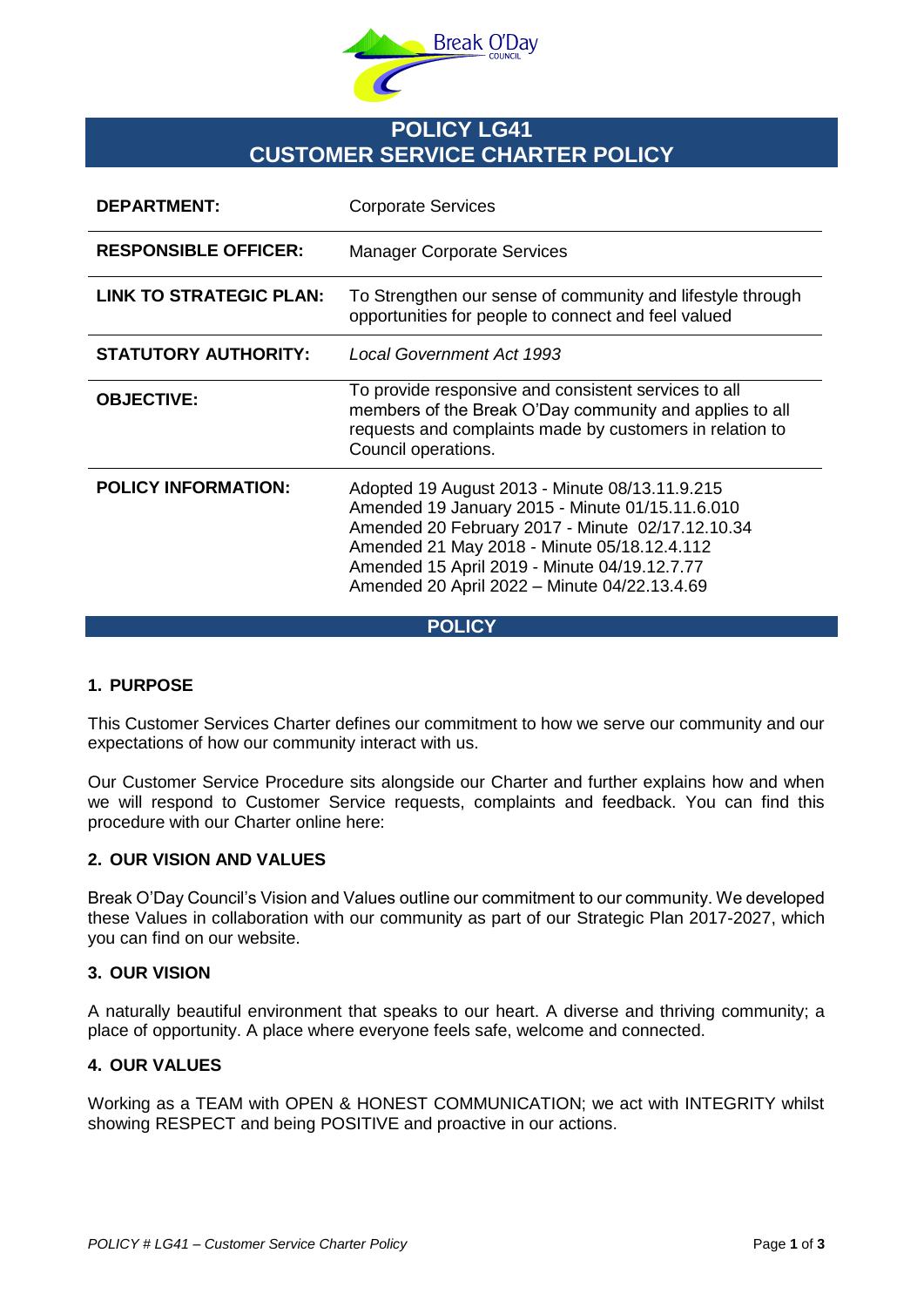

# **5. WHAT WE CAN EXPECT OF EACH OTHER**

### **5.1 What our customers can expect of us**

- We will remain courteous, respectful and welcoming
- We will listen to you carefully and treat you fairly, without bias or prejudice
- We will strive to be inclusive and accessible to all
- We will strive to do our best to meet your needs to the best of our ability
- We will be timely in our responses to you
- We will keep your personal information confidential unless you have given us permission to provide that information to others
- We will act professionally, by arriving punctually to meetings and appointments

#### **5.2 What you can do to help us, help you**

- Treat our staff, outdoor workers and other customers/community members courteously and with respect
- Whenever possible, make an appointment with the relevant officer
- Supply accurate, complete and relevant information within agreed timeframes and as requested
- Engage and speak up about issues of concern to you using appropriate channels of contact (See Talking to Us)
- Be mindful that your request may have a financial impact
- Remain calm if you don't get the answer you wanted We may not be able to give you the response you need but we will do our best to assist you
- Understand that sometimes because of legislative and statutory obligations, Council may not be able to comply with your request.

#### **5.3 Talking to Us**

We want to know what we are doing well and what we need to work on so we can better serve our community. When we receive feedback we will make sure it is managed fairly, promptly, sensitively and efficiently.

There are lots of ways that you can share your thoughts with us including:

- Report an Issue using a Customer Service Request Form
- Write to us by post or email
- Visit In Person
- Give us a call on 6376 7900
- Send us a petition
- Invite us to your group's meeting
- Speak to a Councillor

\*You can find more information on how to put together a valid petition, customer service requests or feedback on our website under My Council/Customer Feedback.

# **6. CUSTOMER FEEDBACK**

#### **6.1 What happens once Council receives my feedback?**

Your feedback is important to us. It helps us understand the needs of our community, what is working well, and where improvements can be made. We may contact you to discuss your feedback or ask for more information.

- We will do our best to respond to your feedback within 10 working days. The timing really depends on the complexity of your feedback.
- We will protect your personal information in accordance with the *Personal Information Protection Act 2004*. Council will not disclose your personal information to any other person or organisation unless one of the following reasons applies: